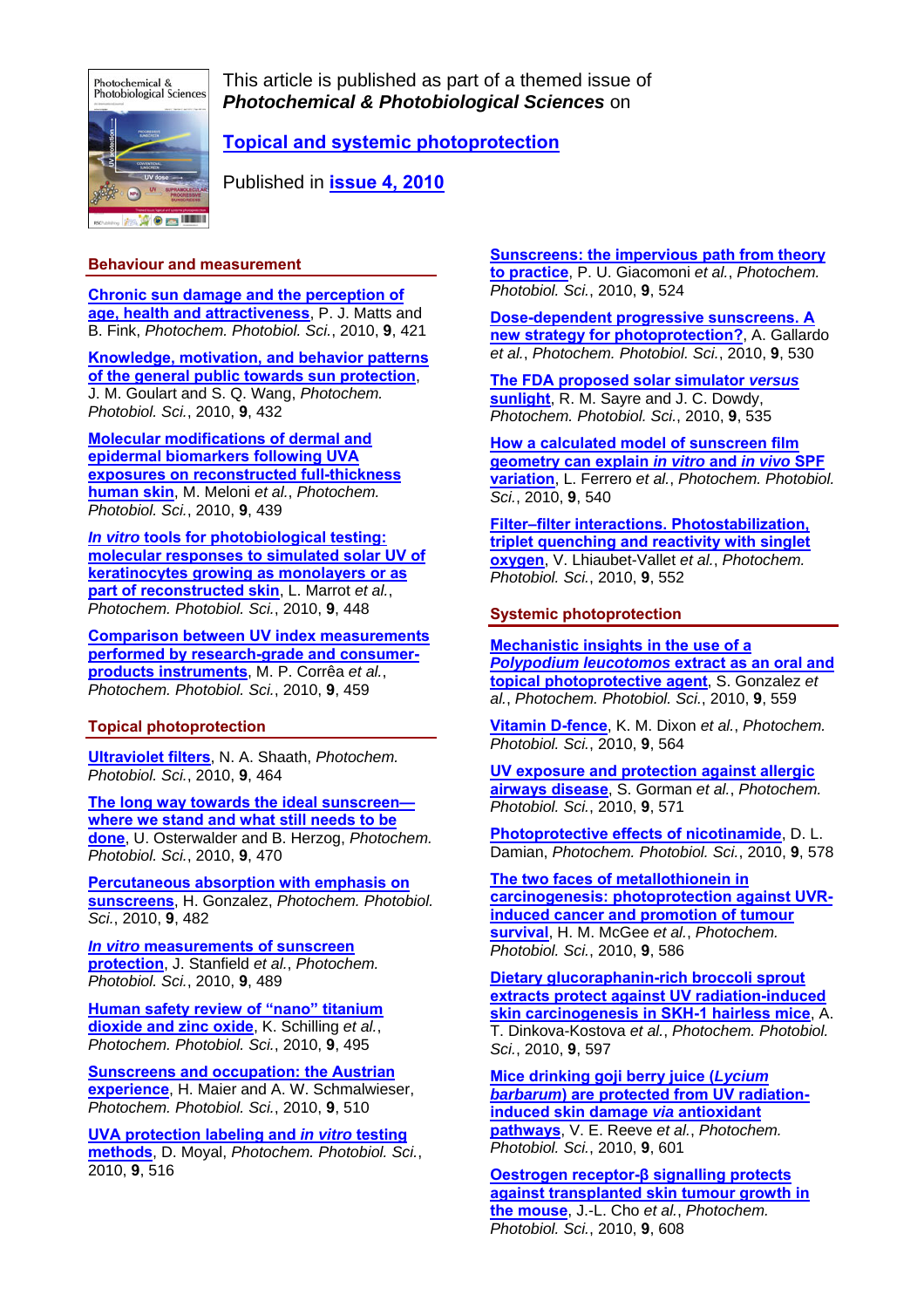# **Dietary glucoraphanin-rich broccoli sprout extracts protect against UV radiation-induced skin carcinogenesis in SKH-1 hairless mice**

**Albena T. Dinkova-Kostova,\****<sup>a</sup>,<sup>c</sup>* **Jed W. Fahey,***<sup>a</sup>,<sup>b</sup>* **Andrea L. Benedict,***<sup>a</sup>* **Stephanie N. Jenkins,***<sup>a</sup>* **Lingxiang Ye,***<sup>a</sup>* **Scott L. Wehage***<sup>a</sup>* **and Paul Talalay***<sup>a</sup>*

*Received 12th October 2009, Accepted 13th December 2009 First published as an Advance Article on the web 28th January 2010* **DOI: 10.1039/b9pp00130a**

**Feeding broccoli sprout extracts providing daily doses of 10** l**mol of glucoraphanin to SKH-1 hairless mice with prior chronic exposure to UV radiation (30 mJ cm**-**<sup>2</sup> of UVB, twice a week, for 17 weeks) inhibited the development of skin tumors during the subsequent 13 weeks; compared to the controls, tumor incidence, multiplicity, and volume were reduced by 25, 47, and 70%, respectively, in the animals that received the protective agent.**

Nonmelanoma skin cancers represent the most common malignancies in humans and are a cause for significant morbidity and mortality. In the USA, more than 1 million new cases are diagnosed each year.**<sup>1</sup>** UV radiation, the principal carcinogen that contributes to the development of nonmelanoma skin cancer, triggers a wide array of pathological events, such as direct and indirect DNA damage, inflammation, and immunosuppression. It is therefore not surprising that there is substantial interest in developing strategies to control and prevent photodamage as means to protect against the development of skin cancer. In addition to sunscreen products, both topical and dietary agents, many of plant origin, are currently being developed to achieve this goal. Examples include alkaloids (*e.g.*, caffeine and sanguinarine), carotenoids (*e.g*, b-carotene, lutein), flavonoids (*e.g.*, epigallocatechin 3-gallate, epicatechin, genistein, silibinin), melatonin, and vitamin E.**2-7**

Studies conducted more than 30 years ago indicated that an antioxidant-supplemented diet, *e.g.*, containing butylated hydroxytoluene (BHT), or disulfiram, significantly protected against UV radiation-induced skin carcinogenesis in mice.**<sup>8</sup>** In addition, topical or dietary administration of BHT or butylated hydroxyanisole (BHA) inhibited the phorbol ester-dependent induction of ornithine decarboxylase (an early indicator of tumor promotion) in mouse epidermis.**<sup>9</sup>** Coincidentally, it was found that the same molecules (BHT, BHA, and disulfiram) induce cytoprotective proteins (*e.g.*, glutathione *S*-transferases, NAD(P)H: quinone oxidoreductase 1 [NQO1]) in rodents and protect against chemical carcinogenesis.**<sup>10</sup>** We therefore hypothesized that induction of cytoprotective proteins could be an effective strategy for protection against skin cancer.

The isothiocyanate sulforaphane was isolated from broccoli extracts as the principal inducer of NQO1, a representative cytoprotective enzyme.**<sup>11</sup>** Sulforaphane was subsequently shown to protect against carcinogenesis in more than 10 different animal models involving various carcinogens and target organs.**<sup>12</sup>** Using a model of UV radiation-induced skin carcinogenesis in which SKH-1 hairless mice are rendered high-risk to tumor development by chronic exposure to low doses of UV radiation comparable to human outdoor exposures,**<sup>2</sup>** we found that daily topical applications of broccoli sprout extracts containing 1 µmol of sulforaphane, beginning after completion of the irradiation schedule, reduced by ~50% the incidence, multiplicity, and volume of skin tumors.**<sup>13</sup>** *The aim of the present study was to establish whether protection could be achieved by dietary means.*

We used broccoli sprout extracts as a delivery vehicle for glucoraphanin, the glucosinolate precursor of sulforaphane. In order to prepare and standardize the extracts, 3-day-old broccoli sprouts (*Brassica oleracea italica* cv. DeCicco) were grown by a commercial green-sprouter (Sprouters Northwest; Kent, WA). Glucosinolates were extracted with boiling water and lyophilized. The resulting powder contained 185 µmol of glucoraphanin per gram. Glucoraphanin was the predominant glucosinolate in the powder as determined both by HPLC**<sup>14</sup>** and by the cyclocondensation reaction**<sup>15</sup>** after myrosinase-catalyzed conversion to isothiocyanate. The extracts were mixed with powdered diet (AIN 76A, Harlan TekLad, Madison, WI) to obtain 10 µmol of glucoraphanin per 3 g of diet.

Because sulforaphane (and not its glucosinolate precursor) is the active chemical entity that leads to the transcriptional induction of cytoprotective genes, it was important to establish that glucoraphanin is converted to sulforaphane *in vivo* when fed to the animals. Thus, a metabolic study was first undertaken. Female SKH-1 hairless mice (6–8 weeks old) were obtained from Charles River Breeding Laboratories (Wilmington, MA) and were acclimatized in our animal facility for 2 weeks before the start of the experiment. The animals were kept on a 12-h light/12-h dark cycle, 35% humidity, and given free access to water and food. Two groups of mice  $(n = 5)$  were placed in metabolic cages and the excreted urine was collected every 24 h. Following a baseline period of 3 days on powdered control diet, the animals from one of the groups were fed broccoli sprout powder containing the equivalent of 10  $\mu$ mol of glucoraphanin per 3 g of diet. Urine was collected every 24 h for 4 more days. No isothiocyanates or isothiocyanate metabolites (dithiocarbamates) were detected in urine of the animals at the onset of the experiment, or in mice that were fed control diet throughout the experiment. For the animals that received the broccoli sprout diet, the mean

*a The Lewis B. and Dorothy Cullman Cancer Chemoprotection Center, Department of Pharmacology and Molecular Sciences, School of Medicine, Johns Hopkins University, Baltimore, Maryland, 21205, USA*

*b Center for Human Nutrition, School of Public Health, Johns Hopkins University, Baltimore, Maryland, 21205, USA*

*c The Biomedical Research Institute, University of Dundee, Dundee, Scotland, United Kingdom DD1 9SY. E-mail: a.dinkovakostova@dundee.ac.uk; Fax: +44 (0)1382 669993; Tel: +44 (0)1382 740045*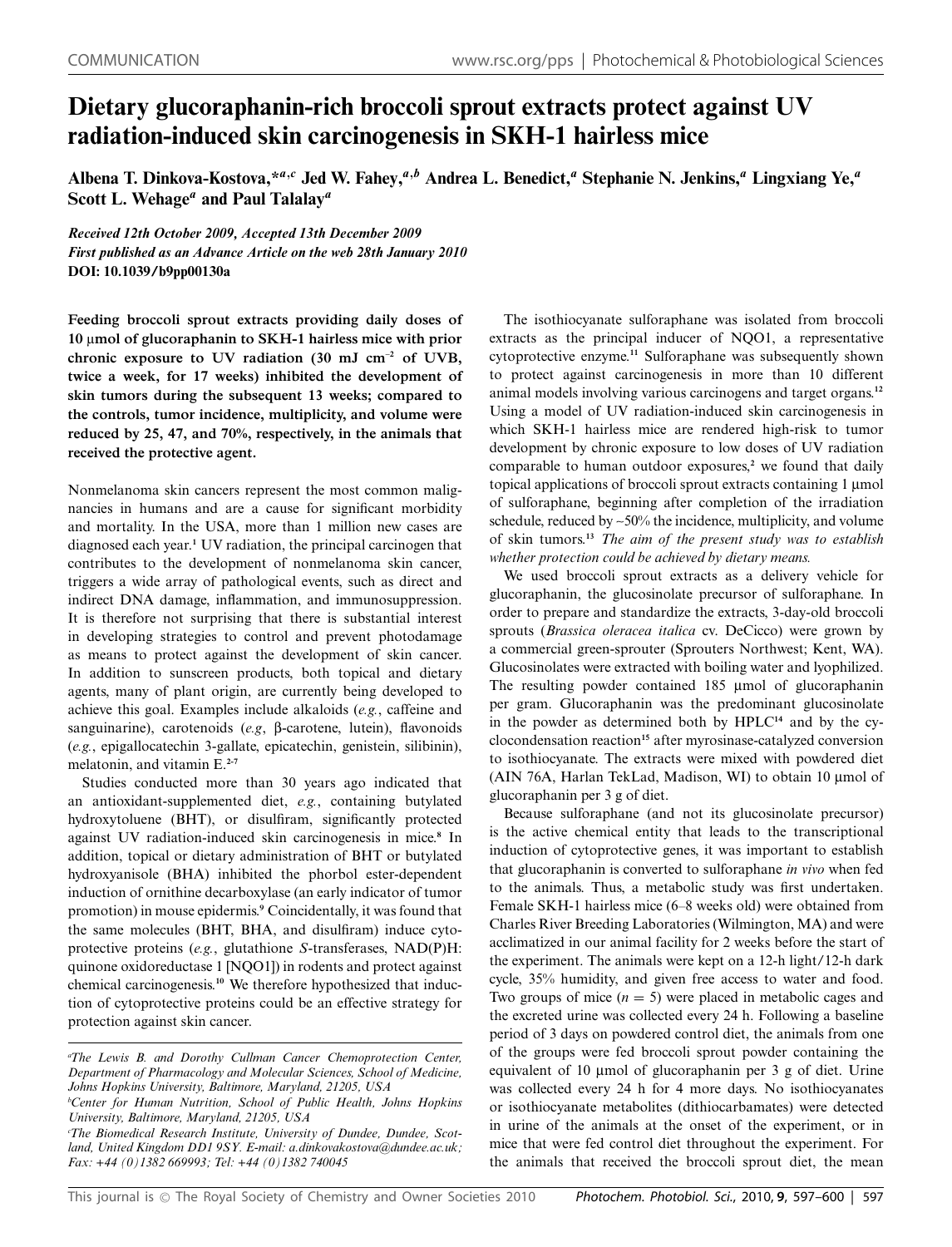24-h urinary dithiocarbamate excretion was  $0.761 \pm 0.085$  µmol (or  $7.61 \pm 0.85\%$  of the 10 µmol dose).

During the skin carcinogenesis experiment, 60 SKH-1 hairless mice were exposed to UV radiation (30 mJ cm-<sup>2</sup> of UVB) twice a week for 17 weeks. Radiation was provided by 6 UVB lamps (FS72T12-UVB-HO, National Biological Corporation, Twinsburg, OH) emitting UVB (280–320 nm, 65% of total energy) and UVA (320–375 nm, 35% of total energy). After completion of the irradiation schedule, the animals were divided into two groups of 30. The first group received powdered inducer-free AIN 76A diet (control). The animals in the second group were fed with the same diet that was supplemented with standardized broccoli sprout extracts containing 10 µmol of glucoraphanin per 3 g of diet. Formation of tumors (defined as lesions larger than 1 mm in diameter) was recorded weekly.

Body weights were monitored weekly (Fig. 1A). The average body weights (mean  $\pm$  SD) at the onset of the experiment were:  $22.7 \pm 0.7$  g for the control and  $23.2 \pm 0.7$  g for the treated group. During the period of irradiation (17 weeks), the animals were fed pelleted diet, and at the end of irradiation their respective body weights were essentially identical, *i.e.*, 29.9  $\pm$  0.7 g and 29.6  $\pm$ 1.2 g. In order to incorporate the freeze-dried broccoli sprout extract into the diet with minimal risk of modifying the active ingredients, the animals were fed powdered AIN 76A into which broccoli sprout extract was mixed. The animals thus had to be changed from pelleted to powdered diet at the time treatment was initiated. Strikingly, as soon as the diet of the animals was changed from pellets to powder, all mice started gaining weight much more rapidly, in agreement with our previous report in which we noted that in comparison with mice consuming pellets, powder-fed mice gained weight more rapidly and developed tumors much faster.**<sup>16</sup>** At the end of the experiment, the body weights were:  $39.0 \pm 1.5$  g for the control and  $38.7 \pm 3.0$  g for the treated animals. Notably, there was no significant difference in weight gain between the control and the treated groups at any time point.

Treatment with broccoli sprout extract resulted in protection against the carcinogenic effects of UV radiation. Thus, 2 weeks after the end of the irradiation schedule (which was 1 week after



**Fig. 1 Inhibition of UVB radiation-induced skin carcinogenesis in high-risk mice by dietary broccoli sprout extracts.** SKH-1 hairless mice fed pelleted AIN 76A diet were exposed to UV radiation (30 mJ cm-<sup>2</sup> per session of UVB) twice a week for 17 weeks and then divided into two groups of 30 animals each. During the subsequent 13 weeks, the mice from each group received either powdered AIN 76A diet (control, filled circles), or freeze-dried broccoli sprout powder containing 10 µmol of glucoraphanin per 3 grams of diet (treated, open circles). Body weights were monitored weekly and are shown in **(A)**. Weekly weights and changes in weight were evaluated by ANOVA, and were not significantly different. Note that the weight gain of the mice profoundly increased once the diet was changed from pellets to powder. Tumor incidence **(B)**, multiplicity **(C)**, and volume **(D)** were evaluated weekly. Average values  $\pm 1$  SE are shown. Tumor incidence represents the percent of tumor-bearing mice within a group. There were significant differences (*p* < 0.0002) when incidence data were plotted as a survivor function (Kaplan–Meier) followed by a log-rank test for equality. The differences between groups in the average number of skin tumors per mouse were determined by Student's *t* test (with unequal variance). Tumor multiplicity represents the average number of tumors per mouse. Tumor volumes were determined by measuring the height, length, and width of each mass that was larger than 1 mm in diameter. The average of the three measurements was used as the diameter, from which the radius and the volume were calculated ( $v = 4\pi r^3/3$ ). Tumor volume per mouse represents the average of the sum of the volumes of all tumors in a group divided by the number of animals in that group. ANOVA and Kaplan-Meier log rank tests were performed using STATA 7.0 (Stata Corporation, College Station, TX). Statistically significant differences are indicated by an asterisk (\*).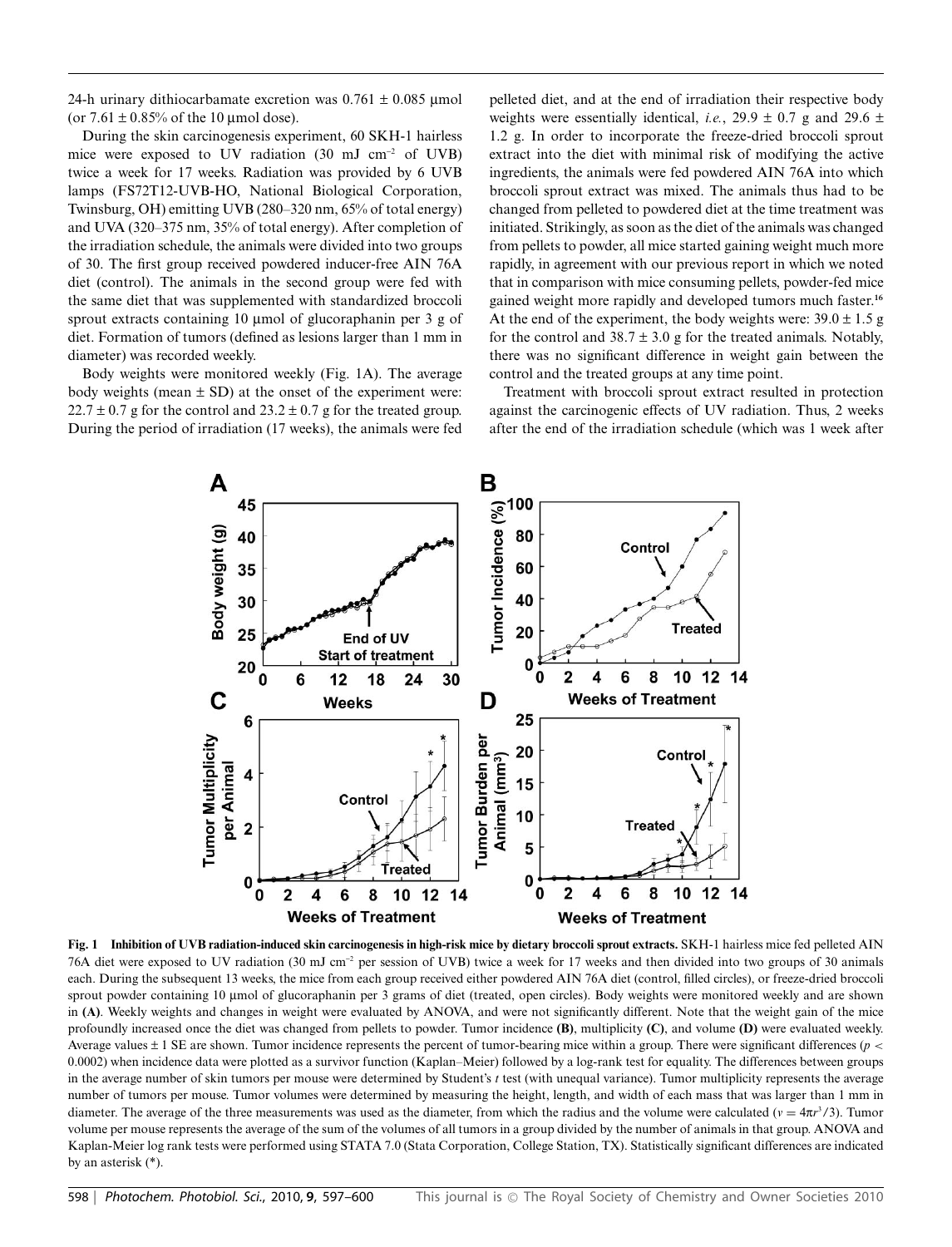treatment with protector was started) one and two mice from the treated and the control groups, respectively, developed their first tumor (Fig. 1B). Nine weeks post-irradiation 50% of the control animals had tumors, while it took three more weeks for 50% of the treated animals to develop tumors. At the end of the experiment, 93% of the control animals had tumors and only 2 mice out of 30 were tumor-free. Tumor incidence was reduced by 25% in the animals receiving the protective agent, and 9 out of 29 mice were tumor-free. Kaplan–Meier survival analysis, followed by a log-rank test for equality of survivor function showed that the difference between treated and control groups was highly significant ( $\chi^2$  = 13.98; *p* < 0.0002). The effect of treatment on tumor multiplicity was even greater; a 47% reduction (Fig. 1C). Thus, while the animals in the control group had an average of 4.3 tumors per mouse, the number of tumors per mouse was 2.3 for the treated group. The difference between groups became significant at the 95% level at week 12 ( $p < 0.05$ , by ANOVA). Total tumor volume (expressed in mm<sup>3</sup>) per mouse was also affected by the treatment (Fig. 1D). Feeding with the protective agent resulted in  $\approx$ 70% reduction in tumor volume with a significant difference between the control and the treated groups at time points beyond 9 weeks.

It is noteworthy that in this model the weight gain of the animals has a profound effect on tumor development.**<sup>16</sup>** Although the mice in our experiments had free access to food, once switched from a pelleted to a powdered diet of identical composition they consumed higher quantities of food and gained weight much more rapidly than when they were fed pellets. Since there was no difference in body weight between the control and the treated groups, the reduction in tumor incidence, multiplicity, and volume can be attributed entirely to the presence of broccoli sprout extract powder in the diet.

It was important to establish whether the long-term feeding with glucoraphanin-rich broccoli sprout extracts affected the rate of conversion of glucoraphanin to sulforaphane. To this end, 5 mice from each group were placed in metabolic cages during the last week of the carcinogenesis experiment. Urine was collected every 24 h. As expected, no dithiocarbamates were detected in urine of animals from the control group. In the treated group, the mean 24-h urinary dithiocarbamate excretion was  $0.725 \pm$ 0.223 µmol, (or  $7.25 \pm 2.23\%$  of the 10 µmol daily dose), in full agreement with the rate of conversion during the short-term (4 day) pre-intervention feeding study.

The histopathology of skin tumors induced by chronic UV radiation in SKH-1 hairless mice has been well characterized.**2,17** Lesions range histologically, from epidermal hyperplasia to squamous cell carcinoma. We stratified tumors based only upon size, using a binary classification of "large" (volume  $> 10$  mm<sup>3</sup>) and "small" (volume  $< 10$  mm<sup>3</sup>). This analysis revealed that the strongest effect of treatment was on the large (and presumably malignant) tumors. Thus, there were 12 large tumors in the control group. In contrast, there were only 2 large tumors in the treated group. The number of small tumors was decreased by  $-40\%$  in the treatment group: 66 tumors compared to 112 tumors in the control group. Thus, inclusion of broccoli sprout extract in the diet had a profound effect on: (i) the appearance of small tumors, and (ii) the progression to large tumors. This finding is different from the effect of topical application of sulforaphane-containing broccoli sprout extracts which reduced the number of small, but

not of large tumors,**<sup>13</sup>** perhaps reflecting the differences in modes of delivery of the protective agent.

The exact mechanism(s) by which feeding glucoraphaninrich broccoli sprout extracts protect against UV radiationinduced skin carcinogenesis in this model are presently unknown and are likely to be multiple. In addition to induction of cytoprotective proteins, sulforaphane inhibits pro-inflammatory pathways and, at higher concentrations, causes cell cycle arrest and apoptosis, properties which could collectively contribute to inhibition of tumor development.**<sup>12</sup>** Sulforaphane is also protective against the development of UVB-induced squamous cell carcinoma when applied topically to the mouse skin during the period of irradiation,**<sup>18</sup>** and either before,**<sup>19</sup>** after or during**<sup>20</sup>** application of 7,12-dimethylbenz[*a*]anthracene (DMBA)/12-*O*tetradecanoylphorbol-13-acetate (TPA) in mouse models of chemical skin carcinogenesis. Inhibition of the UV radiation-induced activation of AP-1,**<sup>18</sup>** activation of Nrf2,**<sup>19</sup>** and inhibition of TPAinduced ornithine decarboxylase activity**<sup>20</sup>** all factor into the protective mechanisms of sulforaphane. In the present study it is clear that, because the animals received the protective agent after the completion of the irradiation schedule, the inhibitory effect of sulforaphane is on tumor progression, and not on tumor initiation. This model is therefore highly relevant to humans, because most individuals in the general population are exposed to UV radiation as children and decrease their exposures in adulthood, and most nonmelanoma skin cancers take many years (and often decades) to become malignant, during which time there is an opportunity to intervene with tumor development. Furthermore, the presence of broccoli and broccoli sprouts in the human diet allows the use of extracts of this plant as safe and convenient delivery vehicles for the administration of glucoraphanin and sulforaphane to humans. Notably, 3-day-old broccoli sprouts grown from selected seeds contain much more uniform and ~50 times higher inducer activity than do mature plants.**<sup>21</sup>** We have conducted a randomized, placebo-controlled, double-blind clinical Phase 1 study of safety, tolerance, and pharmacokinetics of broccoli sprout extracts containing either glucosinolates (principally glucoraphanin) or isothiocyanates (principally sulforaphane), and found no evidence of systematic, clinically significant, adverse events that could be attributed to ingestion of the sprout extracts.**<sup>22</sup>**

It should be pointed out that in mice we observe a consistent conversion to sulforaphane following oral dosing of glucoraphanin, such that the mean 24-h urinary dithiocarbamate excretion is  $-5-10\%$  of the dose. In sharp contrast, in humans there appears to be a very high interindividual variability in the excretion rates, ranging from 1 to 45% of the administered dose.**<sup>23</sup>** Such interindividual variability will undoubtedly affect the protective efficiency, as suggested by the inverse association that was observed for excretion of dithiocarbamates and two urinary biomarkers, namely aflatoxin-DNA adducts (a biomarker for aflatoxin exposure) and phenanthrene tetraols (biomarkers for exposure to the hydrocarbon air pollutant phenanthrene) in a study population in Qidong, People's Republic of China.**<sup>23</sup>** The reasons for this interindividual variation remain unknown, but probably include: (i) differences in the composition of the microflora of the gastrointestinal tract that determine the extent of hydrolysis of glucoraphanin to sulforaphane, (ii) polymorphisms in glutathione transferases that affect metabolism of sulforaphane, (iii) other factors that influence bioavailability, biotransformation,